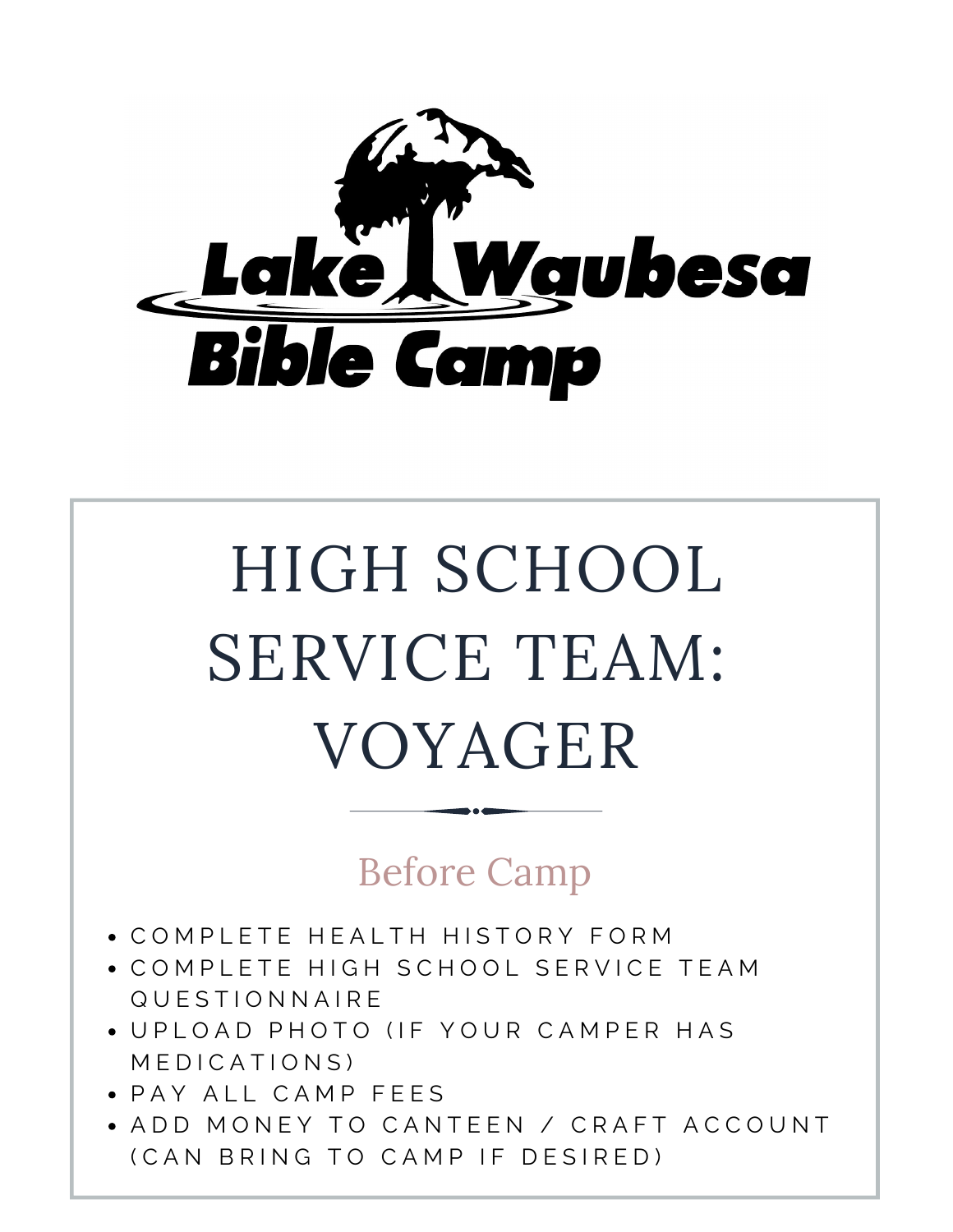# COMMON QUESTIONS

#### When do high school service team members arrive and depart?

Registration / Drop-off begins **Sunday at 4 p.m.** Pick up is **Friday at 2 p.m.**

## What if I have to cancel?

Each registration deposit is non-refundable and non-transferable.

# What if my child has medications he/she needs to bring to camp?

At registration, the camp healthcare staff will check in all medications (prescription and over-the-counter) and ensure they line-up with medications indicated on camper health history forms. Parents and campers will meet healthcare staff to discuss any additional information or changes that have been made. Please bring all medications (prescription and over-the-counter) in original containers. Medications are dispensed when needed by appropriate medical staff throughout the week.

# What if my child has food allergies and/or a special diet?

We can make accommodations for most allergies and special diets (including gluten-free and vegetarian). Please indicate all food allergies in your health history form. The camp healthcare staff will clarify food allergies at registration. If you have additional questions or concerns regarding your child's food allergy or special diet, please email our healthcare supervisor Becca Kregness at healthcare@lwbc.com.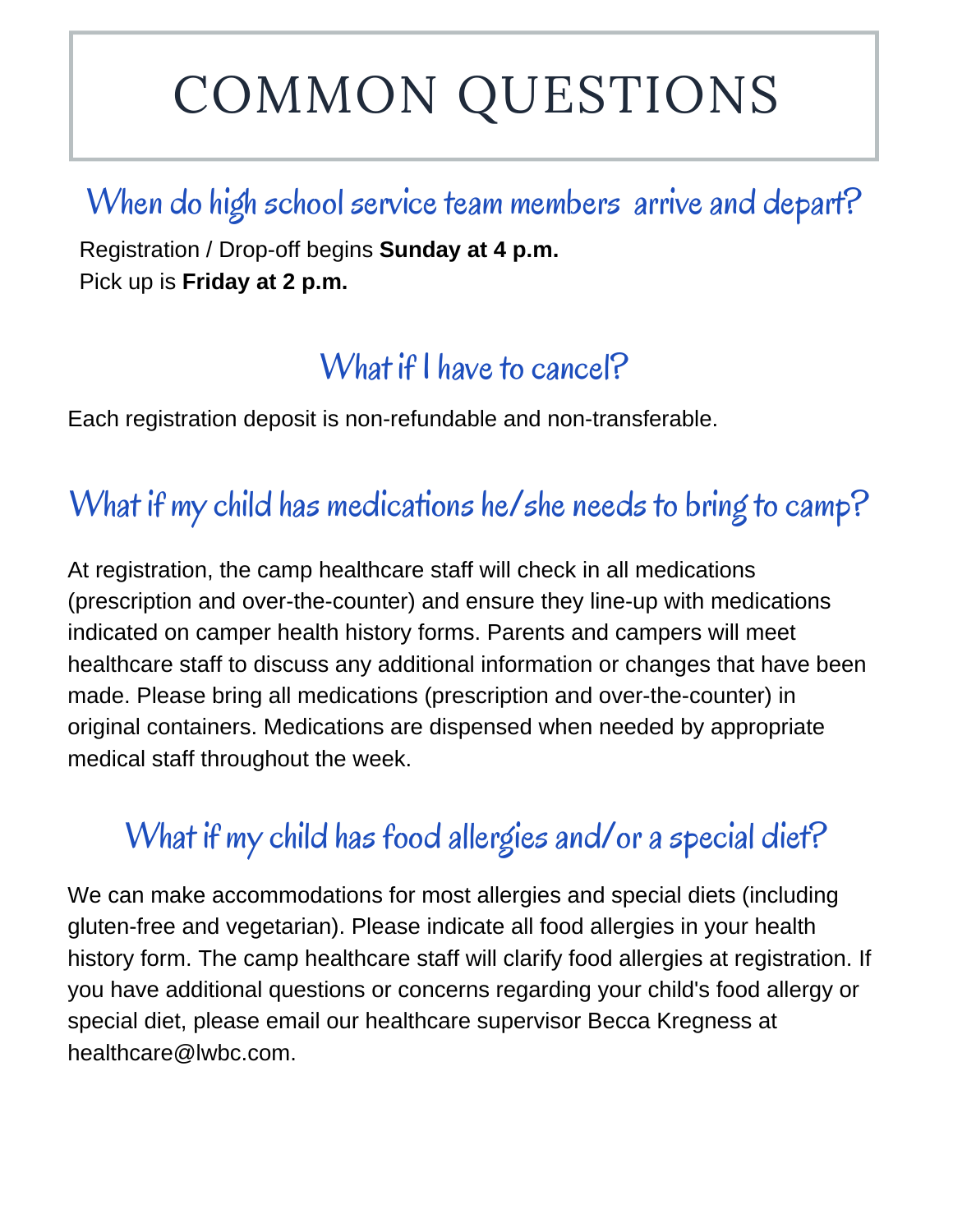#### What about sending letters and packages?

Letters and packages being sent to camp should be sent using the following format: Name of your high schooler / Lake Waubesa Bible Camp / 2851 Crescent Dr. / McFarland, WI 53558. You may drop off packages in designated package drop-off bin at camp. If you would like to send an email to your high schooler, please send it to camper@lwbc.com. Make sure you include camper's first and last name in the subject line. Email attachments will not be printed. High schoolers will be able to purchase postcards, envelopes, and stamps in the camp store should they desire to send a letter home.

#### What about phone calls?

For the safety of all, campers and high schoolers are not permitted to have cell phones during their week of camp. Any phone calls must be arranged through camp staff. Should you need to contact camp at any time, please call 608-838- 3335. Please remind your high schoolers to leave cell phones, ipods, e-readers, watches/other devices that can connect to wifi, and other electronic devices at home.

# What about spending money?

Campers will be able to purchase canteen treats, camp store items, and craft projects. We recommend \$25-\$30 for a week of camp. LWBC uses a cashless system for our canteen/camp store and craft cabin during our overnight camps. You will be able to add money to your child's account directly from your dashboard (under "View Camp Canteen / Craft Shop"). You can also bring / send money on the first day of camp, which will be added manually to your child's account. Campers will be given daily updates to help them budget their spending money. Any money remaining in their account will be cashed out Friday morning and sent home with camper.